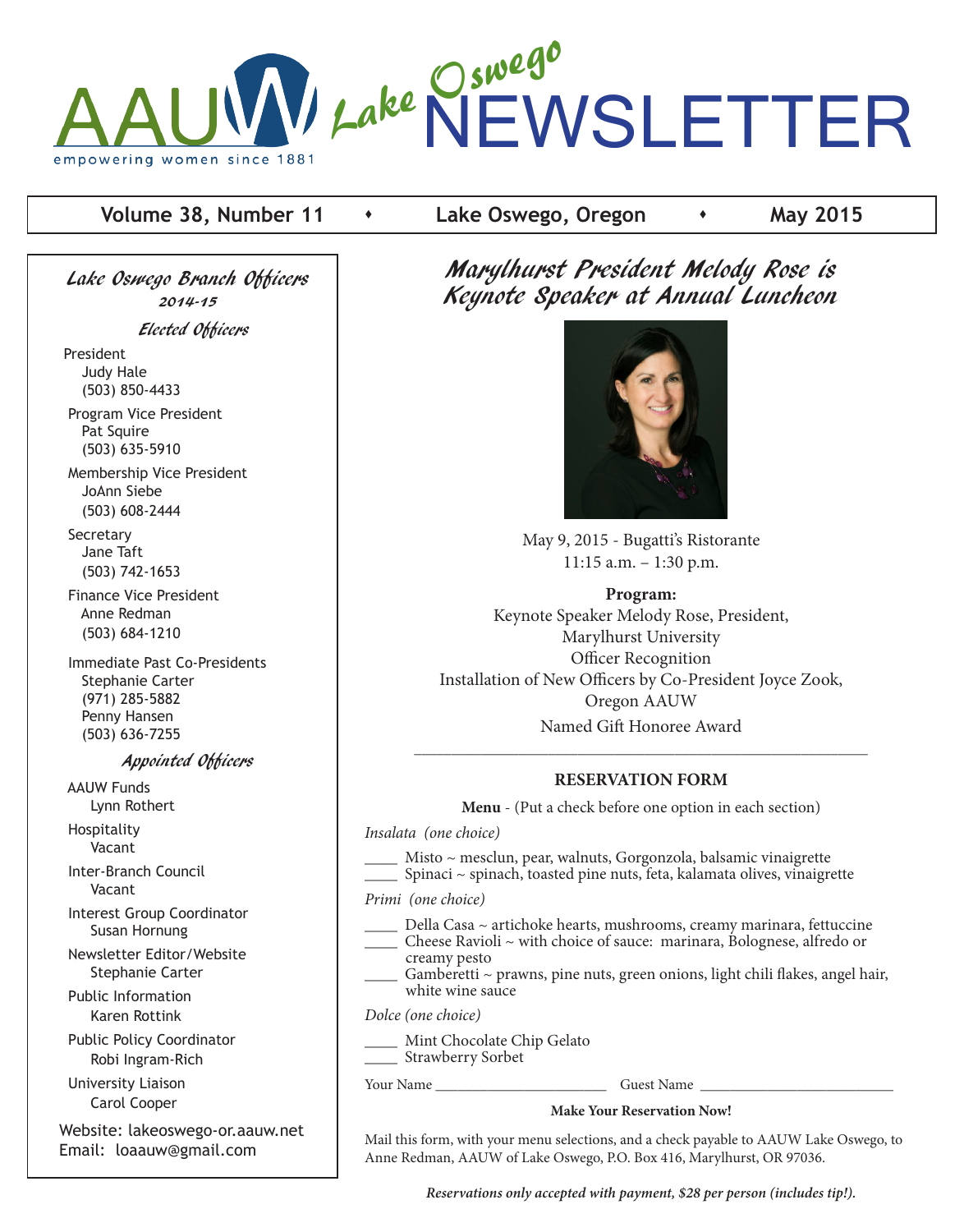#### **Page 2 A May 2015**



## Hale & Hearty

by Judy Hale, President

Hello AAUW members! Our year is almost over, just one more event -- our May luncheon. Please consider attending this event. We will have three important guests including our two AAUW State Co-Presidents: Penney Hoodenpyle and Joyce Zook.

Joyce will install our new officers. We have three people starting new terms: Jane Taft as secretary; Pat Squire as president; and Margaret Ricks as programs vice-president. Jane will be on vacation, so when you next see her, please thank her for her continued service to our AAUW branch. Our third important guest is our speaker, Melody Rose, the president of Marylhurst.

The luncheon will be at Bugatti's. Please use the form on the cover of this newsletter to make your reservations -- as soon as possible! We will have the place to ourselves, Bugatti's is normally closed at that time. Please join us.

Our April tea and sale was wonderful. The food was excellent and the Anything Sale had interesting things for sale. Our new member, Pat Nida, coordinated the making of tea sandwiches, brewed her own special mix of tea, and made a short presentation about tea. Pat's two daughters dug right in and helped us make our tea a success by preparing tea sandwiches and serving tea. The event was well-attended and we made a good amount of money for our scholarship and donation to national AAUW.

Please thank Penny Hansen when you see her for her fantastic job of organizing the tea.

In April I went attended the state convention along with Pat Squire and Margaret Ricks. We attended the workshop entitled "Strategic Planning for AAUW Branches" together. We had a good time and got up to speed about many things happening at the state and national level of AAUW. The national convention will be in San Diego this year on June 18-21.

Remember that it is time to renew your membership, please get your dues sent to Ann Redman as soon as possible, there is a form on page 7 of this newsletter to fill out and send in. Please do fill out the form so that we can be sure and catch changes to your address, phone number or email.



**Margaret Ricks, Pat Squire and Judy Hale at convention.**

## LO AAUW Now on Facebook

**Thanks to Karen Rottink's efforts our branch now has a presence on Facebook. To visit the page type in:** 

**Facebook.com/aauwlakeoswegobranch**

**Visit the Facebook page to learn of upcoming events and to view images and articles about branch events.**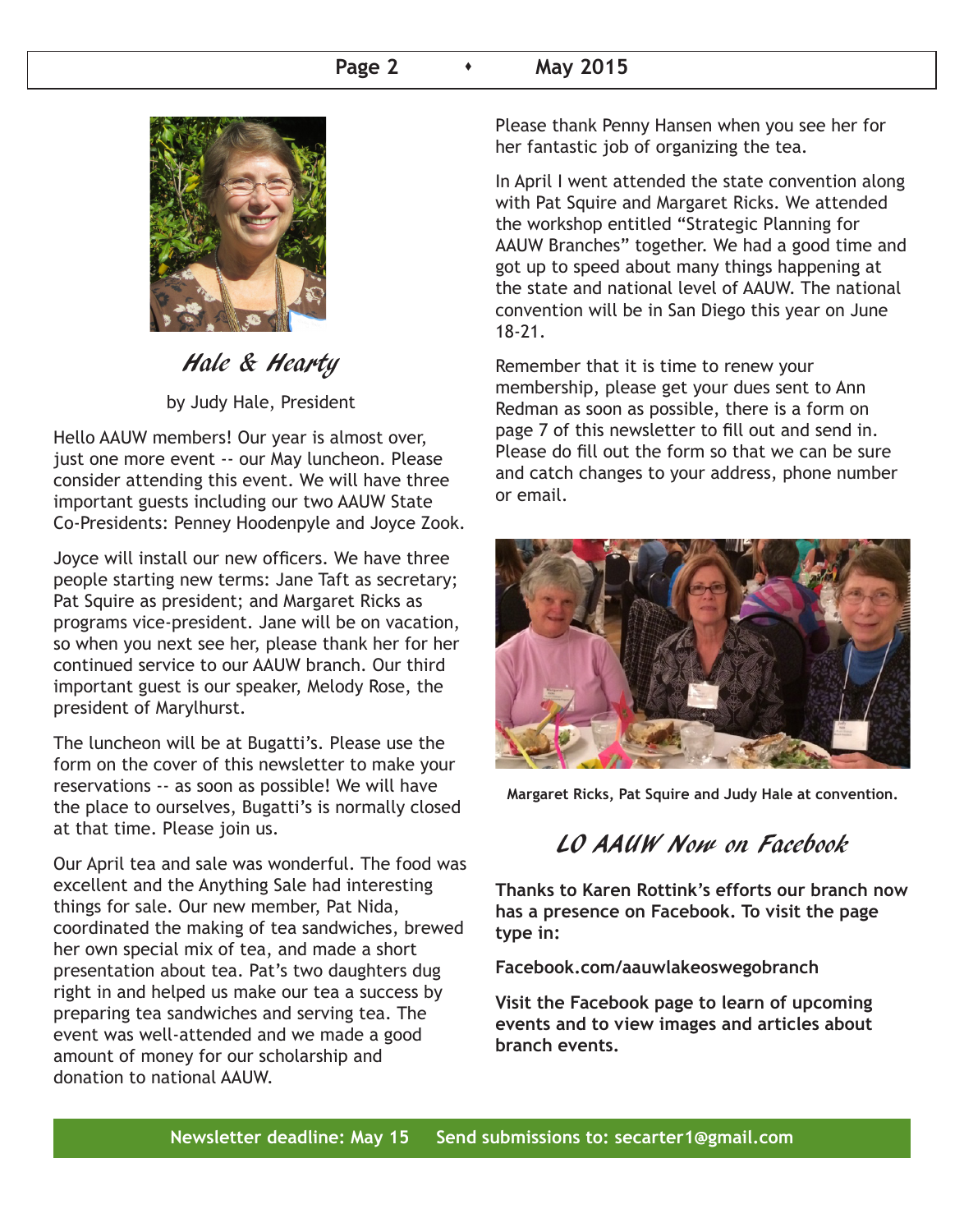#### **Page 3 • May 2015**

## 2015 LO AAUW Donation Form

Name was also as  $\sim$  100  $\mu$  and  $\mu$  and  $\mu$  and  $\mu$  and  $\mu$  and  $\mu$  and  $\mu$  and  $\mu$  and  $\mu$  and  $\mu$  and  $\mu$  and  $\mu$  and  $\mu$  and  $\mu$  and  $\mu$  and  $\mu$  and  $\mu$  and  $\mu$  and  $\mu$  and  $\mu$  and  $\mu$  and  $\mu$  an

City/State/Zip \_\_\_\_\_\_\_\_\_\_\_\_\_\_\_\_\_\_\_\_\_\_\_\_\_\_\_\_\_\_\_\_\_\_\_\_\_\_\_\_\_\_\_\_

Address \_\_\_\_\_\_\_\_\_\_\_\_\_\_\_\_\_\_\_\_\_\_\_\_\_\_\_\_\_\_\_\_\_\_\_\_\_\_\_\_\_\_\_\_\_\_\_\_\_\_

**LOCAL SCHOLARSHIP DONATION:**

\$\_\_\_\_\_\_\_\_\_\_\_ Donation Amount **—** Write check to *Lake Oswego AAUW* PLEASE NOTE: THIS DONATION IS **NOT** TAX DEDUCTIBLE

## **NATIONAL AAUW FUNDS DONATION:**

\$\_\_\_\_\_\_\_\_\_\_\_ Donation Amount **—** Write check to *AAUW Funds*

ALL NATIONAL CONTRIBUTIONS ARE FULLY TAX DEDUCTIBLE

Giving unrestricted gifts to AAUW FUNDS (#9110) provides support where needed most, but you can choose a specific fund:

**[ ] #9110 General Foundation Support — Allocated where most needed** 

[ ] #4336 Educational Opportunities Fund **—** Supports fellowships and grants

[ ] #9170 Eleanor Roosevelt Fund **—** Supports AAUW research studies

[ ] #4337 Public Policy Fund **—** Supports advocacy for laws fair to women

[ ] #3999 Legal Advocacy Fund **—** Supports legal rights for those facing discrimination

[ ] #4339 Leadership Programs Fund **—** Supports programs like NCCWSL

[ ] #4363 Oregon's Betsy McDowell Research & Projects Fund

Gifts of \$100–\$174 confer membership in the Oregon Century Club Gifts of \$175 or above confer membership in the Oregon Century Club Plus

Gifts of \$25 or more to either local scholarship or AAUW Funds may be designated to honor a friend or loved one.

This gift is a memorial (deceased) to \_\_\_\_\_\_\_\_\_\_\_\_\_\_\_\_\_\_\_\_\_\_\_\_\_\_\_\_\_\_\_\_\_\_

This gift is a tribute (living) to \_\_\_\_\_\_\_\_\_\_\_\_\_\_\_\_\_\_\_\_\_\_\_\_\_\_\_\_\_\_\_\_\_\_

Acknowledgement should be sent to:

Name \_\_\_\_\_\_\_\_\_\_\_\_\_\_\_\_\_\_\_\_\_\_\_\_\_\_\_\_\_\_\_\_\_\_\_\_\_\_\_\_\_\_\_\_\_\_\_\_\_\_\_\_

Address \_\_\_\_\_\_\_\_\_\_\_\_\_\_\_\_\_\_\_\_\_\_\_\_\_\_\_\_\_\_\_\_\_\_\_\_\_\_\_\_\_\_\_\_\_\_\_\_\_\_

**Send this form and check to: LO AAUW, PO Box 416, Marylhurst, Oregon 97036**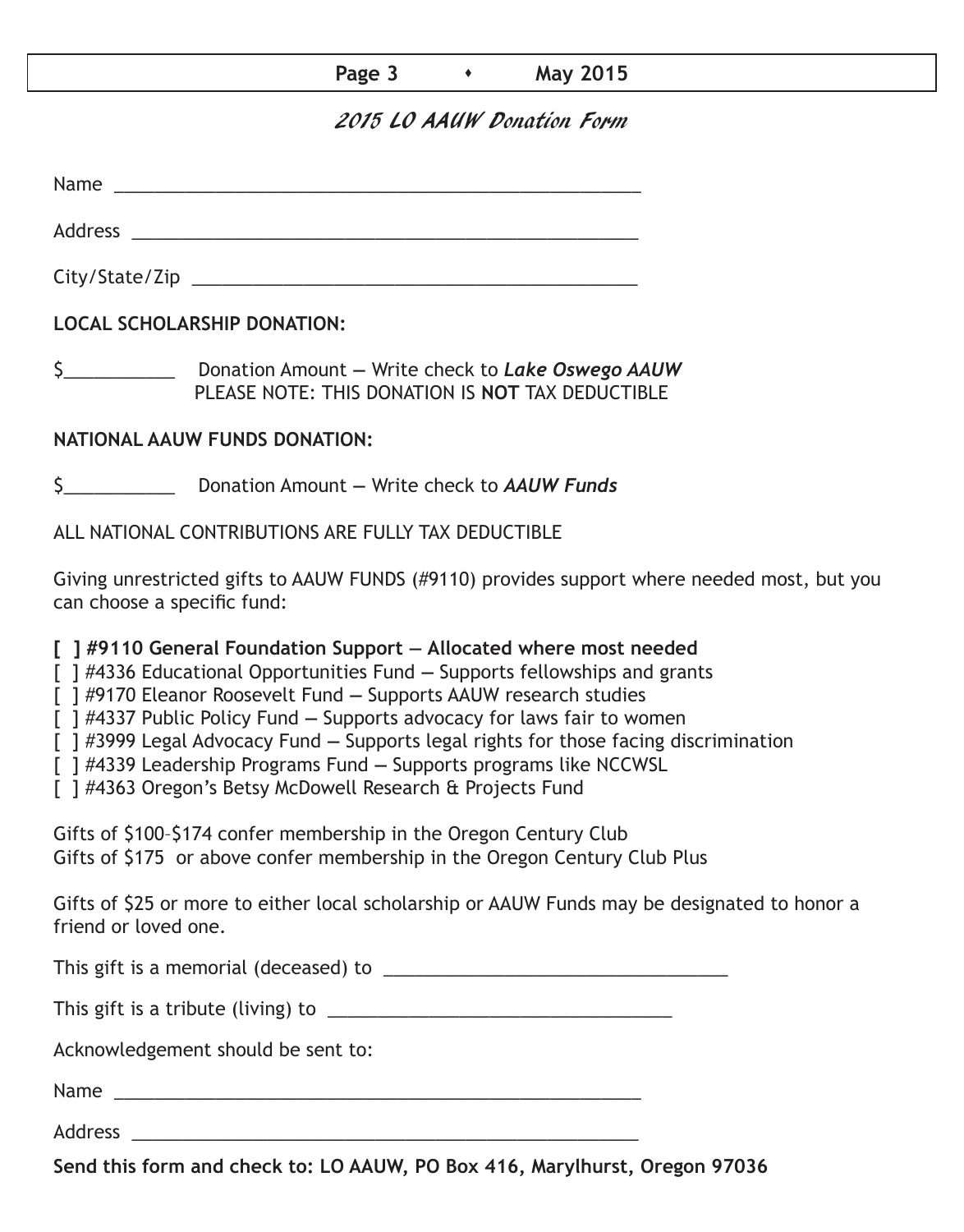## Interest Groups

#### **Tuesday Morning Books 4th Tuesday at 11:00 a.m.**

Date: May 26

Book: *End of Your Life Book Club* by Will Schwabe Location: Szechuan Kitchen, Lake Oswego Leader: Dixie Kroupa For more information, contact Dixie Kroupa, (503) 697-8028, dixie.kroupa@comcast.net

#### **Murder by the Book 2nd Wednesday at 12:00 p.m.**

Date: May 13

Book: *Death at Bishop's Keep* by Robin Paige Location: 4949 Meadows Rd., Suite 400, Lake Oswego

Bring your lunch, refreshments provided. For more information, contact Jane Taft, (503) 742-1653, taft.jane@gmail.com

#### **Interpretive Books 3rd Thursday at 9:30 a.m.**

Date: May 21

Book: *The Lowland* by Jhumpa Lahiri Leader: Susan Hornung Hostess: Donna Saffir For more information, contact Linda Watkins, (503) 694-2334, l.and.m.watkins@gmail.com or Laura Eyer, (503) 982-3522, eyerfamily@wbcable.net

#### **Thursday Evening Books 4th Thursday at 7:30 p.m.**

Date: May 28

Book: *Where'd You Go, Bernadette* by Maria Semple

Hostess: Barbara McDonald

For more information, contact Sandra Hoover, (503) 635-0952, sandraleehoover@comcast.net or Suzanne Kaveckis, (503) 678-1641, smkaveckis@ centurytel.net

#### **Friday Books 4th Friday at 10:00 a.m.**

Date: May 22

Book: *Blood and Beauty* by Sarah Dunant Location: West Linn Public Library, Bamboo Room Leader: Barbara McDonald For more information, contact Irene Romero, (503) 657-6159, ireneromero@mac.com

#### **Portland Center Stage Date and Time Vary**

Season ticket holders for the Portland Center Stage's Thursday matinees will enjoy a year of musicals, dramas and comedies.

Please contact Betty Barber (503-675-0594 or by email at barberbc@yahoo.com) if you are interested in joining the Thursday noon theater group at Portland Center Stage for the 2015-16 season. The cost is \$282 for 6 shows or \$390 for nine shows. We have three still available in our reserved section, but Betty must fill them by May 8.

#### **Laffalot Bridge Usually 2nd & 4th Mondays at 1:00 p.m.**

Date: May 18 (note change for this month) If you would like to be added to the substitute list, or for more information, contact Bettirae Willis, (503) 891-6232 (cell), bewillis@easystreet.net

#### **Second Thursday Bridge 2nd Thursday at 1:00 p.m.**

#### Date: May 14

If you would like to be added to the substitute list, or for more information, contact Penny Hansen, (971) 221-7765 (cell), pennyhansen@comcast.net

#### **Delightful Dining Date Varies**

For more information, contact Jane Taft, (503) 742-1653, taft.jane@gmail.com

#### **Exploring Our Northwest Date Varies**

For more information, contact Sue Kingzett, (503) 706-8184 (cell), sezett@msn.com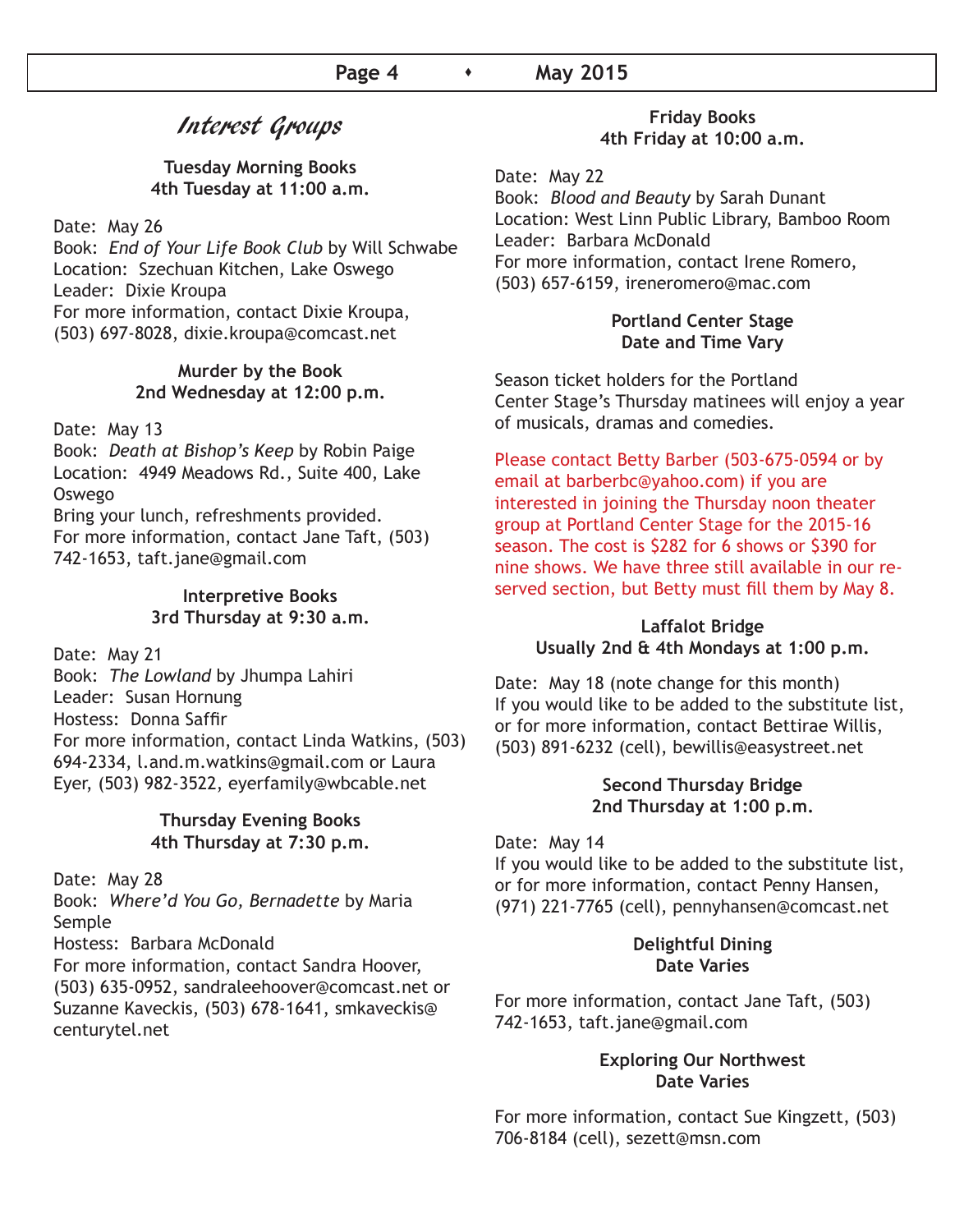|  | May 2015 |
|--|----------|
|--|----------|

| Sunday         | Monday                          | Tuesday                                  | Wednesday                             | Thursday                                                                 | Friday                                 | Saturday                                  |
|----------------|---------------------------------|------------------------------------------|---------------------------------------|--------------------------------------------------------------------------|----------------------------------------|-------------------------------------------|
|                |                                 |                                          |                                       |                                                                          | $\mathbf{1}$                           | $\overline{2}$                            |
| $\overline{3}$ | $\overline{4}$                  | 5                                        | 6<br>Board<br>Meeting                 | $\overline{7}$                                                           | 8                                      | 9<br>Annual<br>Luncheon &<br>Installation |
| 10             | 11                              | 12                                       | 13<br>Murder by<br>the<br><b>Book</b> | 14<br>Second<br>Thursday<br><b>Bridge</b><br>(former Third<br>Wednesday) | 15                                     | 16                                        |
| 17             | 18<br>Laffalot<br><b>Bridge</b> | 19                                       | 20                                    | 21<br>Interpretive<br><b>Books</b>                                       | 22<br>Fourth<br>Friday<br><b>Books</b> | 23                                        |
| 24             | 25                              | 26<br>Tuesday<br>Morning<br><b>Books</b> | 27                                    | 28<br>Thursday<br>Evening<br><b>Books</b>                                | 29                                     | 30 <sup>°</sup>                           |
| 31             |                                 |                                          |                                       |                                                                          |                                        |                                           |

AAUW'S Mission

Advancing equity for women and girls through advocacy, education, and research.

## AAUW's Value Promise

By joining AAUW, you belong to a community that breaks through educational and economic barriers so that all women have a fair chance.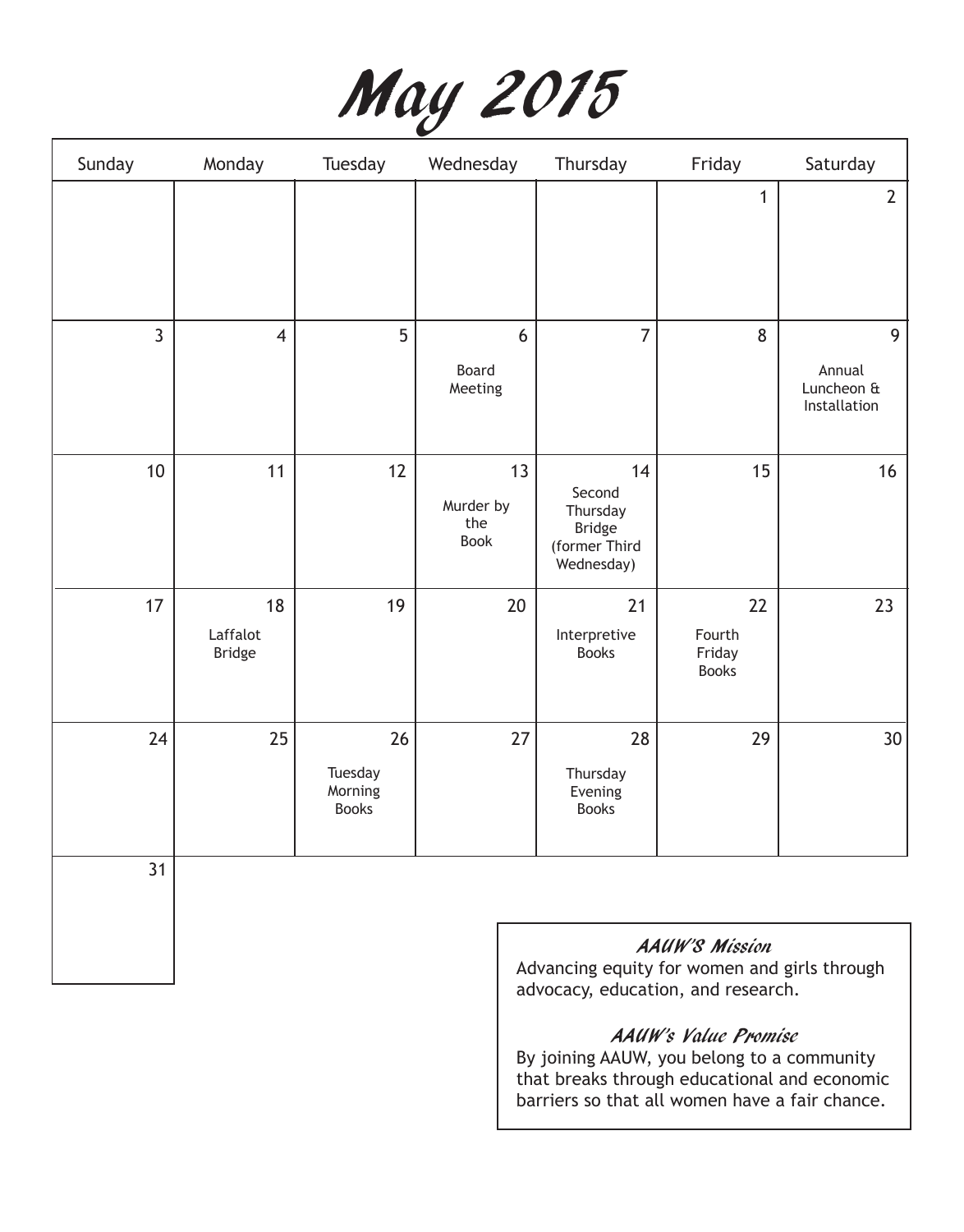# **THANK YOU! THANK YOU!**

Our Holiday Tea and Anything Sale raised \$1,298 that will be used to fund the branch's scholarship for a non-traditional student attending Marylhurst University and donation to the National AAUW Fund. Food, drink and decorations were donated, allowing more funds to be put toward these projects. In addition, some members who could not attend made a donation.

The event was made possible only through the donations of time, talent and money from many branch members and their recruits. We thank you for your generosity!

## **HOLIDAY TEA**

 **Chair:** Penny Hansen **Set-Up:** Pat Squire; Karen Rottink, Pat Nida, Anne Redman **Reservations:** Anne Redman **Food Preparation:** Stephanie Carter, Carol Cooper, Judy Hale, Penny Hansen, Connie Irwin, Ann Keddie, Barbara McDonald, Pat Nida and her two daughters, Susan Offerdal, Margaret Ricks, Karen Rottink, Pat Squire, Jane Taft, Joan Waldron **Servers:** Betty Barber, Penny Hansen, Ann Keddie, Lynn Rothert

## **ANYTHING SALE**

 Stephanie Carter, Susan Hornung, Ann Redman and Jane Taft **Donations:** Many branch members and friends

## AAUW National Election

All AAUW members who have paid their full national dues by 9 p.m. EDT, May 19, 2015, are eligible to vote. The required quorum for the vote is 5% of the eligible members. Please cast your vote to make sure we reach a quorum!

Online voting is fast, easy, and secure. To vote online, go to: http://www.aauw.org/resource/national-election/.

Online voting begins April 15 and ends June 19, 2015, at 9 p.m. PDT.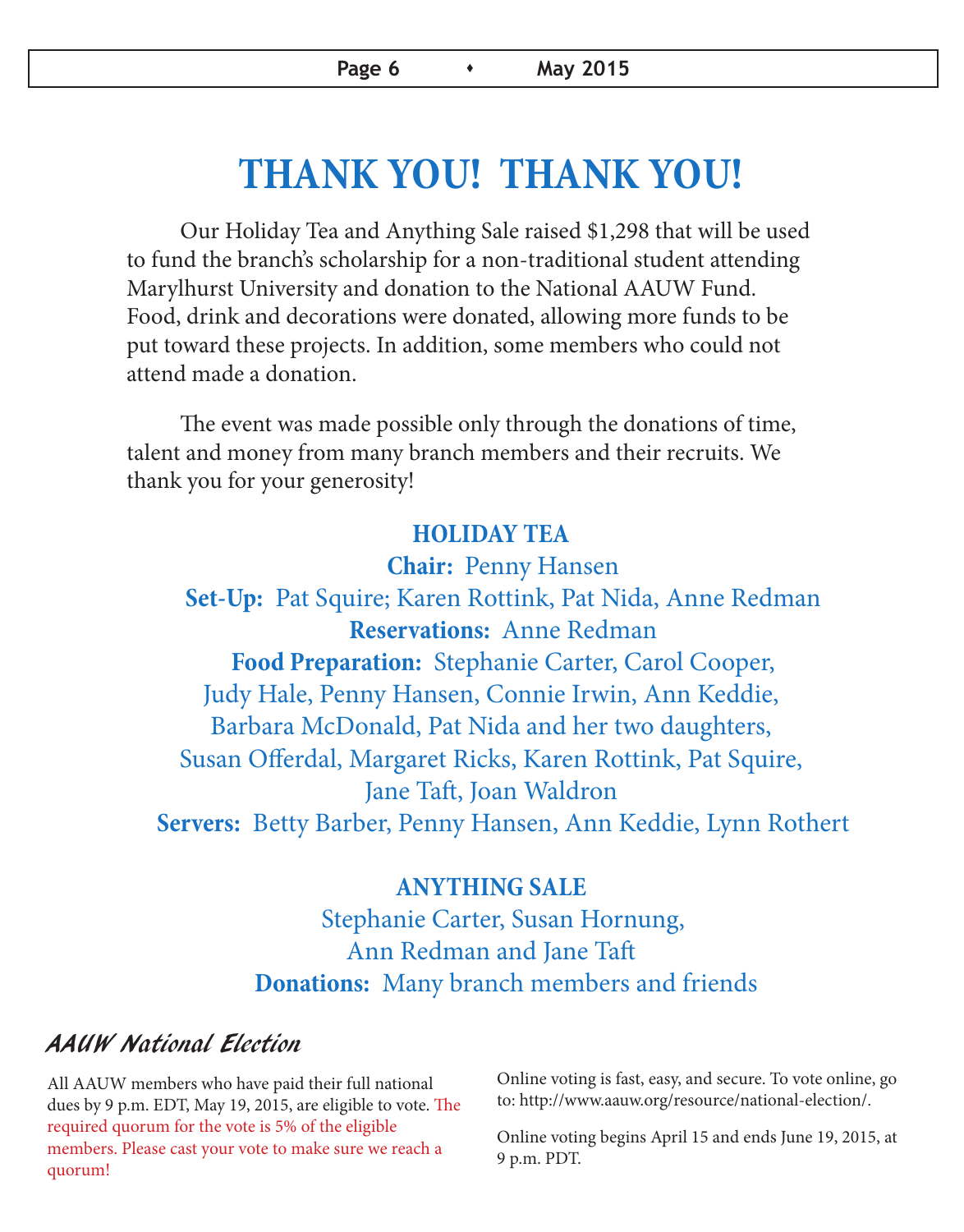## **Page 7 • May 2015**

## AAUW Lake Oswego Branch Membership Application and Dues Statement 2015-16

Please print. Highlight any additions, changes or corrections.

| Renewing $\Box$ Life $\Box$ Honorary Life $\Box$ Dual $\Box$ Student<br>$\Box$ New<br>$\Box$                                                                                                                                                                                                                                                                                                                                                                                                       |                                                                                                                                                |                                                                                                                                      |                                                                                                |                                                                                                                                                                                                                                                                            |
|----------------------------------------------------------------------------------------------------------------------------------------------------------------------------------------------------------------------------------------------------------------------------------------------------------------------------------------------------------------------------------------------------------------------------------------------------------------------------------------------------|------------------------------------------------------------------------------------------------------------------------------------------------|--------------------------------------------------------------------------------------------------------------------------------------|------------------------------------------------------------------------------------------------|----------------------------------------------------------------------------------------------------------------------------------------------------------------------------------------------------------------------------------------------------------------------------|
| Please make checks payable to: AAUW Lake Oswego Branch                                                                                                                                                                                                                                                                                                                                                                                                                                             |                                                                                                                                                |                                                                                                                                      |                                                                                                |                                                                                                                                                                                                                                                                            |
| \$49 National Association Dues<br>\$16 State Dues<br>\$17 Branch Dues                                                                                                                                                                                                                                                                                                                                                                                                                              |                                                                                                                                                | *\$46 of your annual dues is tax<br>deductible. \$3 supports our<br>lobby efforts and \$1 is for the<br>Oregon Newsletter. Your dues |                                                                                                |                                                                                                                                                                                                                                                                            |
| \$82 Total Dues*                                                                                                                                                                                                                                                                                                                                                                                                                                                                                   | may be deductible as a business<br>expense.                                                                                                    |                                                                                                                                      |                                                                                                |                                                                                                                                                                                                                                                                            |
| \$25 Student Affiliate Dues**<br>Amount enclosed ____________                                                                                                                                                                                                                                                                                                                                                                                                                                      |                                                                                                                                                |                                                                                                                                      | only, \$16 is tax deductible.                                                                  | **Student dues-undergraduate                                                                                                                                                                                                                                               |
|                                                                                                                                                                                                                                                                                                                                                                                                                                                                                                    |                                                                                                                                                | Participate! Share your skills and talents.                                                                                          |                                                                                                |                                                                                                                                                                                                                                                                            |
| <b>SKILLS</b><br>Computer<br>Design/Graphics<br>Database Management<br>Web site maintenance<br><b>Desktop Publishing</b><br>Newsletter Editor<br>Photography<br>Writing/Editing<br><b>Table Decoration</b><br><b>Food Preparation</b><br><b>Fund Raising</b><br><b>Other Contract Contract Contract Contract Contract Contract Contract Contract Contract Contract Contract Contract Contract Contract Contract Contract Contract Contract Contract Contract Contract Contract Contract Contra</b> | <b>BRANCH SUPPORT</b><br>Monthly programs & Events<br>_Set up/Take Down<br>Greeter at events<br><b>Food Preparation</b><br><b>Holiday Gala</b> | <b>Newsletter Distribution</b><br><b>Publicity Distribution</b><br><b>Directory Management</b><br>New member friend                  | <b>INTEREST GROUPS</b><br><b>Book Groups</b><br>group) - noon<br><b>Bridge Groups</b><br>Other | 2nd Wednesday (mystery<br>____ 3rd Thursday - morning<br>_____ 4th Tuesday - morning<br>__ 4th Thursday - evening<br>4th Friday - morning<br>Laffalot, 2nd, 4th Monday<br>2nd Thursday<br>____ Delightful Dining<br>____ Explore Northwest<br><b>Portland Center Stage</b> |